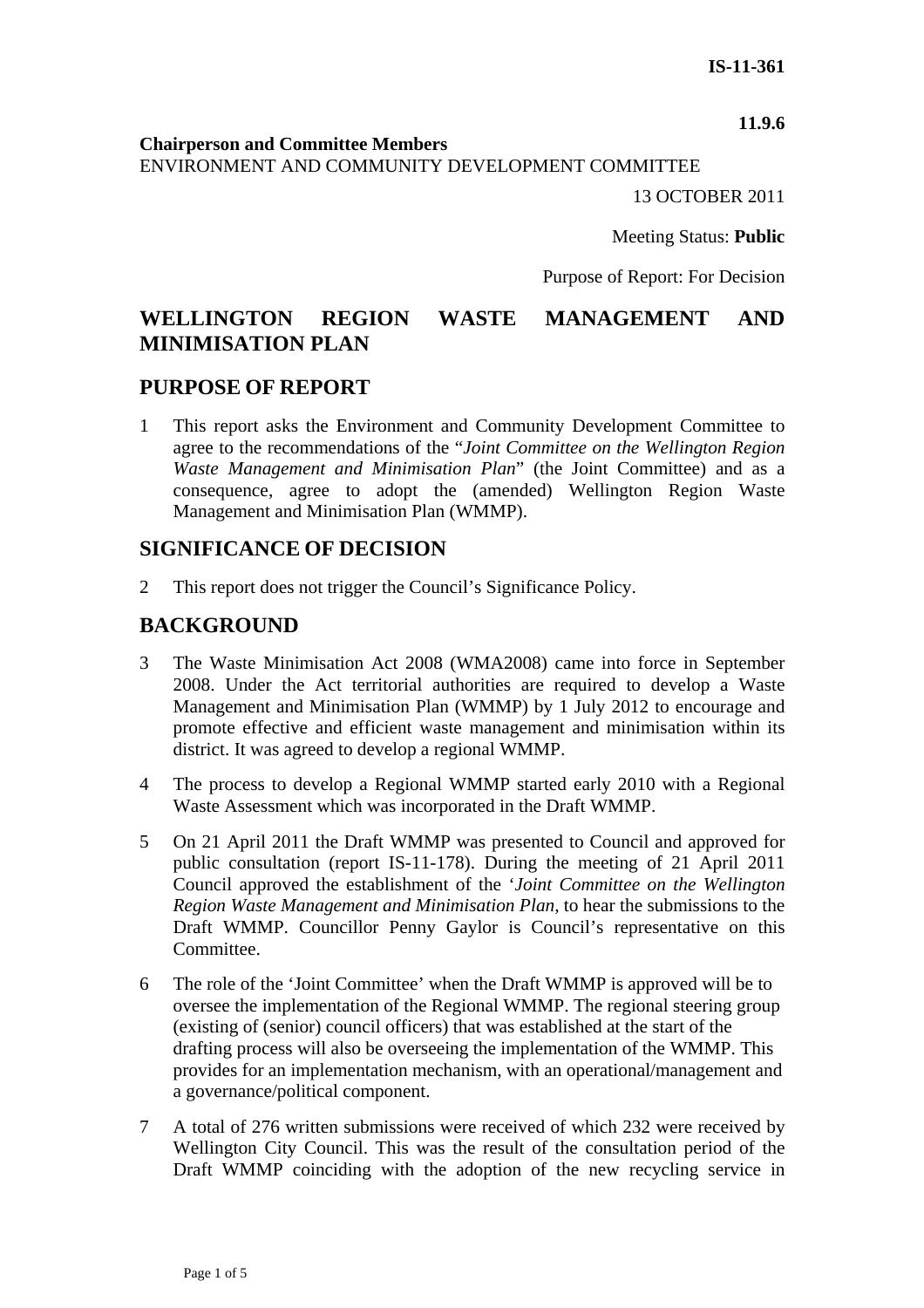Wellington. Of the 232 submissions 207 dealt (almost) exclusively with the recycling services. This leaves a total of 69 written submissions and 11 oral submissions received by the eight participating councils. Kapiti Coast District Council received 3 submissions, of which one was made by Council and two by Forest & Bird New Zealand, from the Kapiti and from the Horowhenua branches. In paragraph 14-16 of this report the summary of the submissions and the proposed responses are discussed.

- 8 After closure of the submission periods of the eight participating Councils (which varied), two meetings to hear submissions took place in August 2011. One in Wellington and one in Hutt City. None of the three Kapiti submitters wanted to speak to their submissions.
- 9 On Thursday 1 September 2011 the Joint Committee met in Porirua to consider a report from officers on submissions received by Councils on the proposed Wellington Region Waste Management and Minimisation Plan (WMMP). The report included officers' responses to the issues raised in submissions and recommended a number of changes to the proposed WMMP. That report is attached as **Appendix 1**.

## **CONSIDERATIONS**

- 10 After considering the report (Appendix 1), that includes the rationale for the recommendations, the background to the process and the analysis of submissions, the Joint Committee agreed to
	- *recommend to each territorial authority of the Wellington region (the Councils) that the draft WMMP be amended as proposed by officers (see appendix 1A of the report to the Joint Committee).*
	- *recommend to the Councils that they adopt the amended WMMP as soon as practicable.*
	- *recommend to Councils that the Joint Committee be continued with an amended terms of reference reflecting an ongoing governance role for the Joint Committee.*
- 11 **Appendix 1A** represents a summary of recommended changes and **Appendix 2** contains new recommended wording for the draft WMMP that would give effect to the recommendations of the Joint Committee.
- 12 Council received three submissions to the Draft WMMP: one from the solid waste manager on behalf of Council, one from Kapiti Forest & Bird and one from Horowhenua Forest & Bird.
- 13 Council submitted that the Council has formally adopted a Zero Waste to Landfill goal and wishes to amend the action list to reflect that working towards this goal is an ongoing action.
- 14 *The proposed response as noted in Appendix 2: the submission is noted and it is recommended that the action of ongoing support towards the goal of zero waste*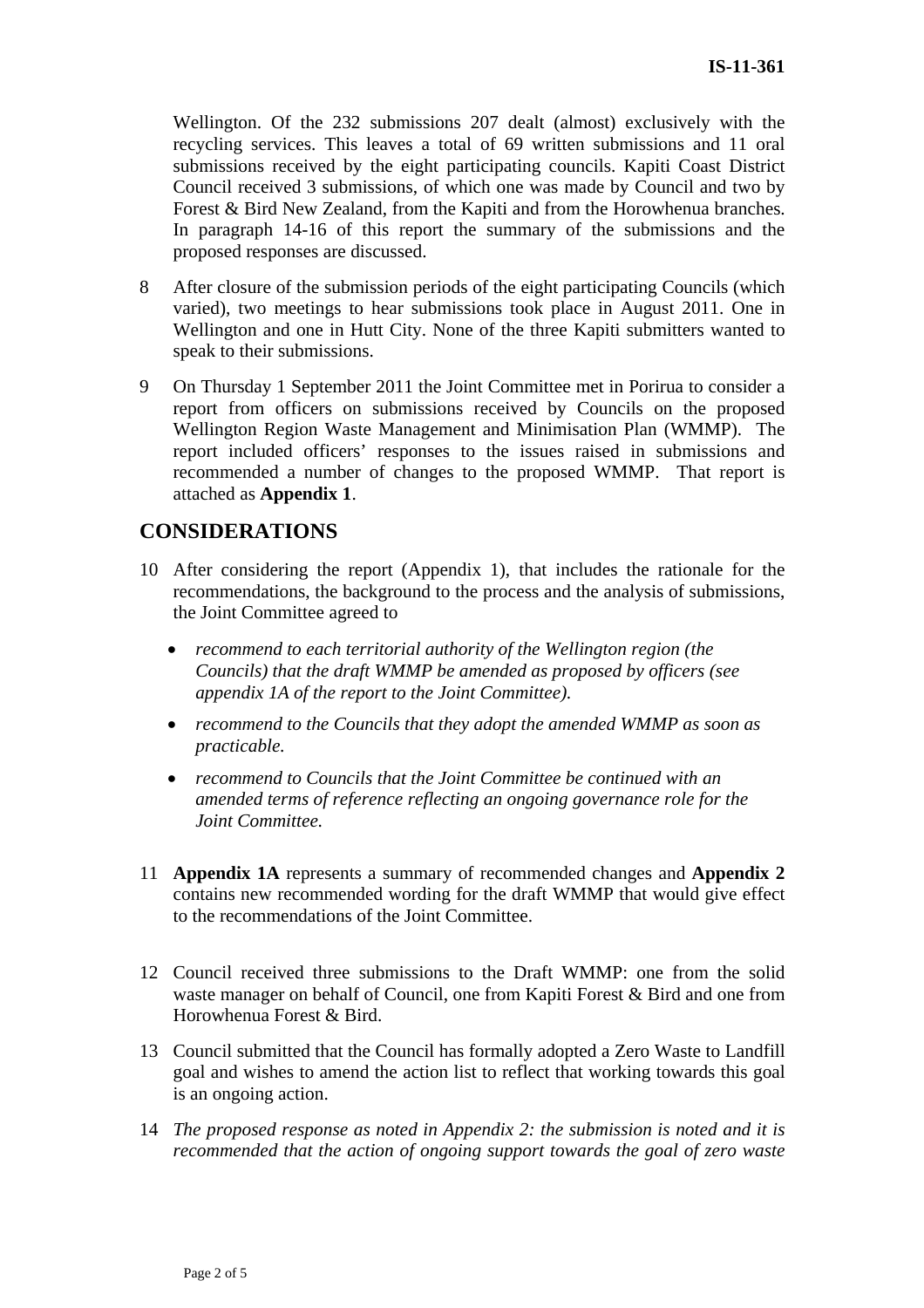*to landfill will be added to the Kapiti Coast District Council Action Plan as action KC0.*

- 15 The two submitters on behalf of Forest & Bird noted that communities needed to take responsibility for their own waste issues rather than trucking waste elsewhere.
- 16 *The proposed response as noted in Appendix 2: Council has adopted a zero waste policy for some years and has the policy that is would not invest in a new landfill site once the Otaihanga landfill reached the end of its life (2007). The rationale for this is that unless landfill charges can be used to provide a pricing incentive for waste reduction, the need to generate enough waste to pay for operating and development costs runs counter to waste reduction goals. Analysis to date shows this is not achievable given the proximity of other landfills in the region. The Council has made a commitment to explore regional options for waste disposal, including new technologies that avoid landfill solutions.*

No change to the draft WMMP is recommended. Both submitters will receive a reply by letter.

- 17 **Appendix 3** of this report provides the Draft Terms of Reference for the Joint Committee that reflects an ongoing governance role in implementing the regional WMMP
- 18 **Appendix 4** of this report is the final version of the Regional WMMP, which includes the proposed amendments. This final version will be published on the website.
- 19 Officers from each of the Councils have been consulted on the development of Appendices 1, 2 and 3 of this paper. Each Council will consider recommendations equivalent to those in this paper.

### Financial Considerations

20 The WMMP is not expected to raise any financial implications in the current financial year. Any participation in initial regional work will be met within existing budgets. In the longer term there may be financial implications arising from new, expanded or even reduced actions under the final WMMP. These would need to be considered as part of future Long-term Plan and Annual Plan processes.

### Legal Considerations

21 There are no legal considerations other than to reflect that Council has met its legal obligations under the Waste Minimisation Act 2008 to review its waste related bylaws and develop a new WMMP before 1 July 2012.

### Delegation

22 The Environment and Community Development Committee has: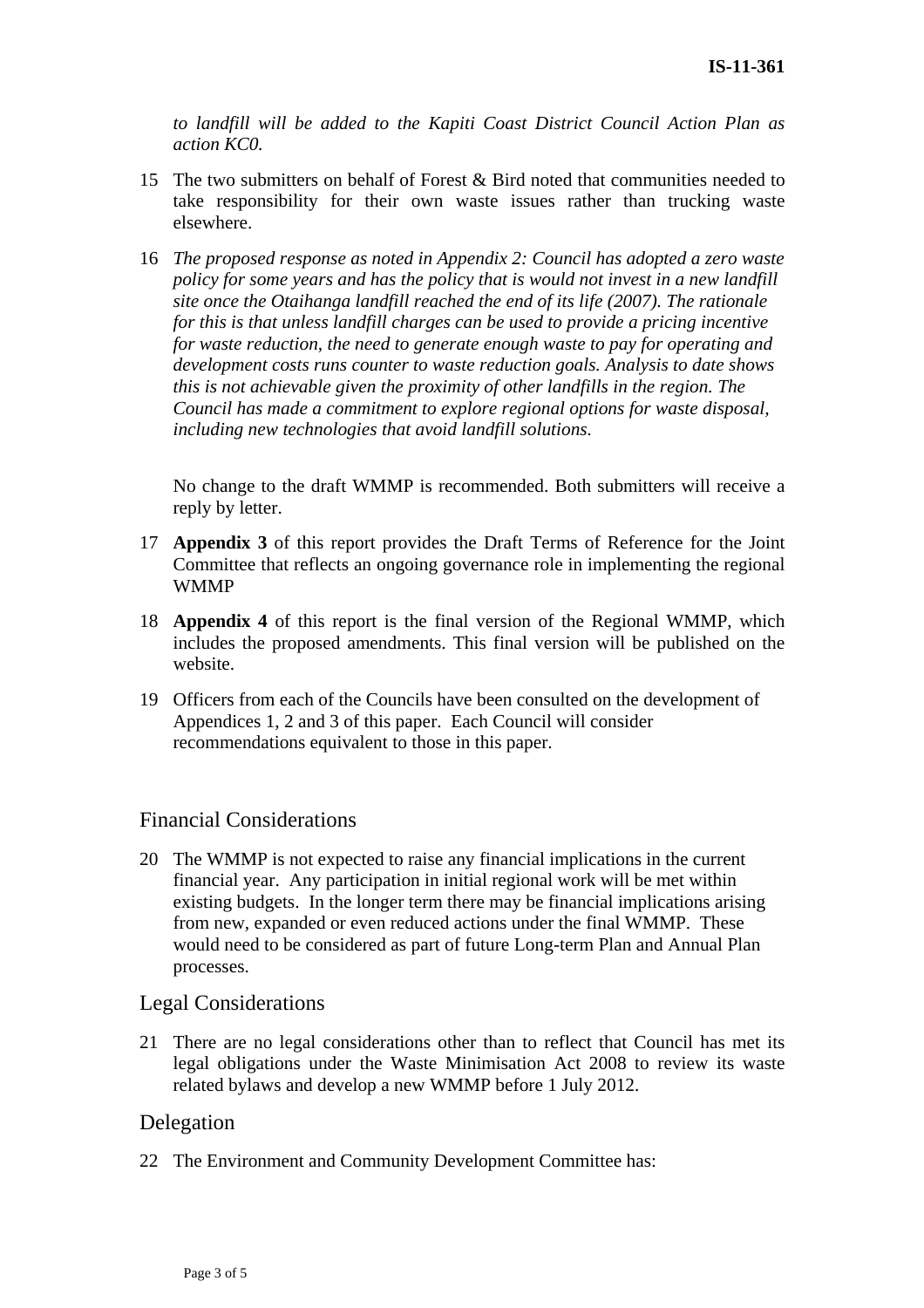*7.1. The Authority to develop (within any wider existing strategic framework) policies and work programmes that support the social, economic, environmental and cultural wellbeing of the community.* 

#### **Consultation**

23 The Draft WMMP has been available for public consultation from 2 May 2011 to 2 June 2011.

#### Policy Implications

24 Kapiti's Individual Action Plan in the WMMP supports Councils Zero Waste to Landfill policy and support Councils Sustainable Communities – Outreach programme.

Publicity Considerations

25 A media release will be prepared and the final WMMP and Waste Assessment of March 2011 will be published on the website.

# **RECOMMENDATIONS**

- 26 That the Environment and Community Development Committee adopts the amendments to the "Councils of the Wellington Region Draft Waste Management and Minimisation Plan 2011-2017" (WMMP) attached as Appendix 2 to report IS-11-361;
- 27 That the Environment and Community Development Committee adopts the 'Councils of the Wellington Region Draft Waste Management and Minimisation Plan 2011-2017' to take effect immediately;
- 28 That the Environment and Community Development Committee approves that the Regional Joint Committee oversees the implementation of the WMMP within the Terms of Reference attached as Appendix 3 to report IS-11-361 and that Councillor \_\_\_\_\_\_\_\_\_\_\_\_ will be appointed to the Regional Joint Committee;

**Report prepared by:** Approved for submission by:

Nienke Itjeshorst **Sean Mallon** 

**SOLID WASTE SERVICES MANAGER** 

**GROUP MANAGER INFRASTRUCTURE SERVICES** 

#### **ATTACHMENTS:**

Appendix 1: Paper to the Joint Committee on the Wellington Region Waste Mangement and Minimisation Plan (WMMP) for the meeting of 1 September 2011